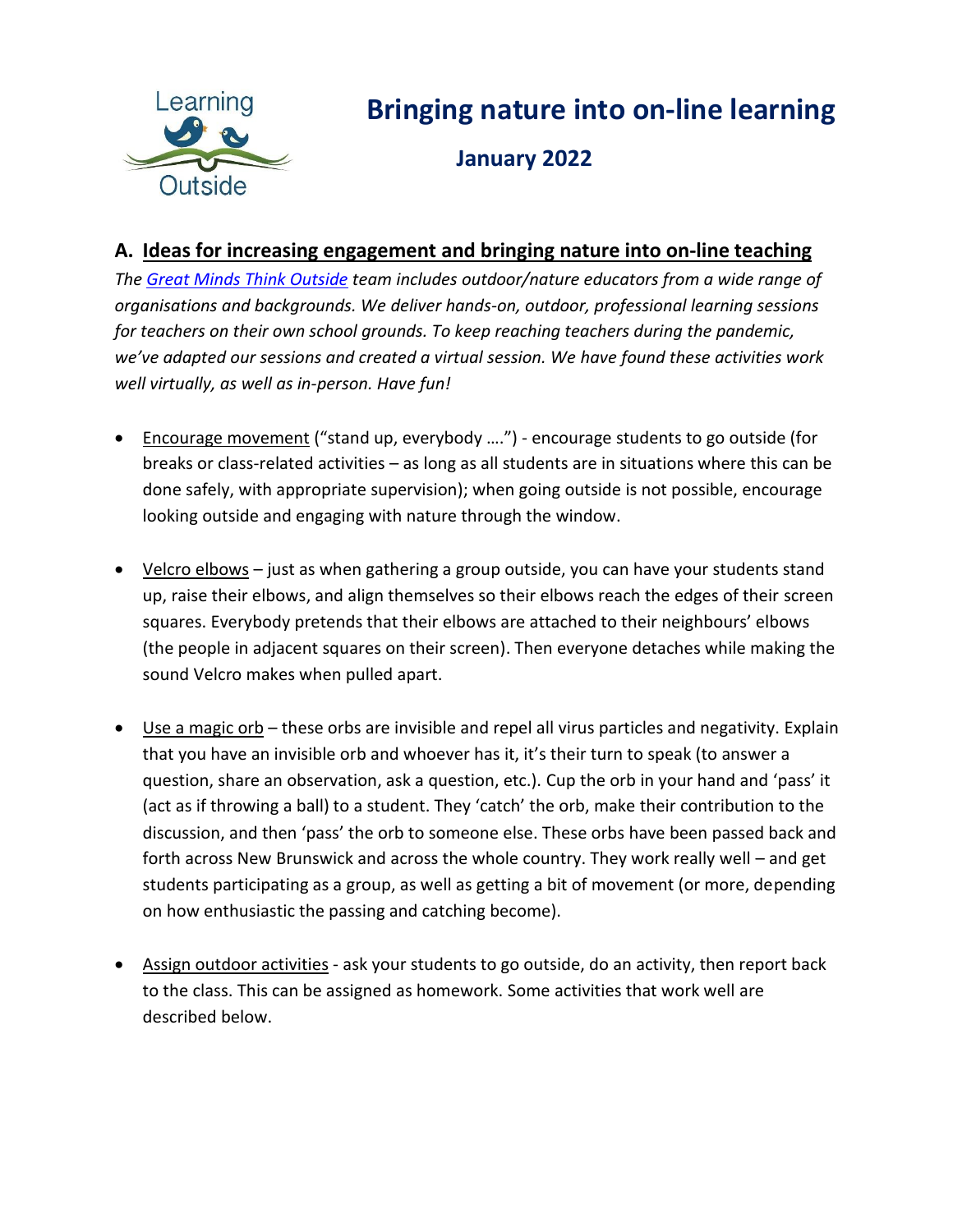- **B. Descriptions of activities that students can do outside, at home (or day care)** One of the many benefits of learning outside is the ease at which the different senses can be incorporated into activities.
- 1. Fistful of Sounds Stand quietly outside and listen for sounds. Try to focus on nature sounds. Hold one hand up and when you hear a sound fold in your thumb. For each distinct sound you hear, fold in another finger until you have a 'fistful' of five sounds. Share the sounds that you heard. This can also be done inside the house – it can be fun to see how many clicks, tick-tocks, and hums are in our indoor background soundscape. Are there any 'nature' sounds inside?

This activity is popular around the world (even during pandemic lockdowns): <https://www.facebook.com/LeesonHouse/videos/a-fistful-of-sounds/928197757599989/>

- 2. Sit Spot this is a fundamental activity for many outdoor education programs and forest schools. Students chose a spot that feels special to them and then visit it repeatedly throughout the school year or over years. This is a spot to sit quietly, to listen, to look closely, to think, and maybe to write in a journal or do a focussed activity (such as Fistful of Sounds or making a Sound Map, below). Repeated visits to the same spot create a sense of connection and can provide a place of refuge from the cares of one's day. When learning from home, students can choose a spot in their yard or nearby – or even in the house, preferably by a window that looks out onto a natural setting (even a single tree). For younger children, start with just a few minutes at the sit spot. As children become accustomed to spending time at their spot, the length of time can be extended. This is a wonderful activity for elementary students, but it's also very rewarding for middle and high school students, who benefit from time to de-stress outside and connect with nature. Getting to know your spot and experience it throughout the changing seasons develops a real sense of place and understanding of nature's cycles.
- $3.$  Sound Map All that's needed is paper, a pencil and a clipboard and maybe a mat to sit on. Find a place outside (if you have a Sit Spot, that's an excellent place!). Draw a 'x' in the middle of the paper. Then listen to the sounds around you. Indicate those sounds on a map, either with simple drawings of the sound-maker (e.g. a bird or a car) or a symbol representing the sound (e.g. musical notes for a bird's song) or by writing a descriptive word. Is the sound in front of you, behind you? Is it moving – if so, can you indicate the direction of movement on your map? Some sounds may be those of human activities. If there are lots of human activities sounds, mark those and keep on listening. Often nature's sounds are quieter and you'll hear them if you listen just a bit longer.